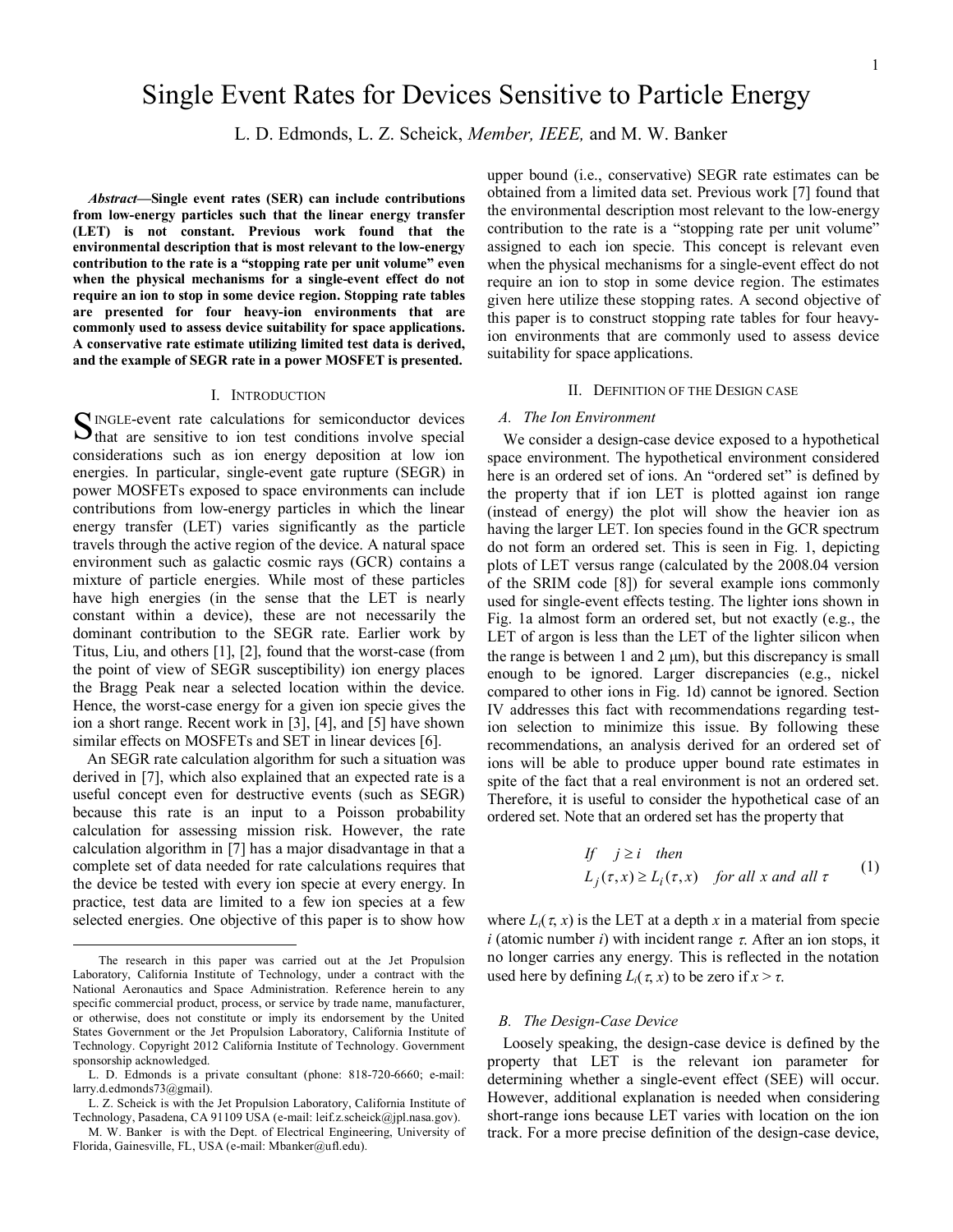we compare two ions that hit the device at the same location and travel in the same direction. Suppose that at every (the word "every" is important) point on the track produced by the first ion, the LET of the first ion at that point is greater than or equal to the LET of the second ion at the same point (the LET is taken to be zero beyond the end of a track so that LETs can be compared at the same location even if the two ions produce different track lengths). The property that defines the designcase device is that, for any example satisfying the stated conditions, the first ion is at least as capable as the second of producing an SEE. Using notation in Section II-A, this property is written as

> specie *j* with incident range  $\tau_j$  produces SEE.  $L_j(\tau_j, x) \ge L_i(\tau_i, x)$  at each x in the device, then (2) and if specie *j* with incident range  $\tau_j$  satisfies If specie *i* with incident range  $\tau_i$  produces SEE,

#### III. UPPER BOUND RATES FOR THE DESIGN CASE

 This work is a continuation of [7] which separated the particle environment into a high-energy group and a lowenergy group. This separation is defined by the user by selecting an ion range, called the "demarcation range," denoted  $\tau_D$ . Ions, regardless of specie, having ranges less than *τD* are classified as short-range (a.k.a., low-energy) ions, and ions having ranges greater than  $\tau_D$  are classified as long-range (a.k.a., high-energy) ions. There is some flexibility (discussed later) in the choice of a demarcation range but the choice is not completely arbitrary because different approximations are used for the two groups of ions. For a tentative choice to be usable, it must satisfy the simultaneous conditions of being both "small enough" and "large enough." It is "small enough" when an approximation used in [7] to estimate the low-energy flux inside a spacecraft is valid. It was found in [7] that if the spacecraft shielding consists of at least 100 mils of aluminum, the demarcation range is small enough if it does not exceed 500 μm in silicon. The demarcation range is "large enough" when ions having a greater range can be approximated as having a nearly uniform LET as the ion travels through the device active region. A range that satisfies this condition depends on the device considered (an example is given in Section VI) but, in general, as long as the dimensions of the device active region are very much smaller than the spacecraft shield thickness (assumed to be the case), there will exist a demarcation range that is both short enough and long enough.

 Estimates of single-event rates in space typically assume a nearly isotropic ion environment and that assumption is used here. The low-energy contribution, denoted here as *SER<sub>low*</sub>, was calculated in [7] via

$$
SER_{low} = \sum_{i} s_i \int_0^{\tau_D} \overline{\chi}_i(\tau) d\tau
$$

<span id="page-1-0"></span>where the sum includes the atomic numbers of all heavy-ions in the environment,  $s_i$  is the stopping rate per unit volume for ion specie *i* (a characteristic of the environment) as defined in [7] (and discussed again in Section V), and  $\overline{\chi}_i(\tau)$  is the directional-average single-event cross section for specie *i* when the incident energy produces a range  $\tau$  in the device active region. The high-energy contribution, denoted *SERhi*, includes only those ions having a range greater than  $\tau_D$ . These ions have a nearly uniform LET in the device active region. We assume that such ions are adequately described by specifying LET alone, so a modification (to omit low-energy

$$
SER_{hi}=\int_0^\infty h(\tau_D,L)\ \overline{\sigma}(L)\ dL
$$

particles) of  $[9, Eq.(10)]$  gives

where  $\overline{\sigma}(L)$  is the directional-average single-event cross section for long-range (constant-LET) ions having LET *L*, and  $h(\tau_D, L)$  is the differential (in LET) omnidirectional particle flux as a function of LET and evaluated at the part location. The argument  $\tau_D$  indicates that the flux  $h(\tau_D, L)$  is to include only those ions having ranges greater than  $\tau_D$ . The total rate, denoted *SER*, is given by

$$
SER = \sum_{i} s_i \int_0^{\tau_D} \overline{\chi}_i(\tau) \ d\tau + \int_0^{\infty} h(\tau_D, L) \ \overline{\sigma}(L) \ dL \ . \tag{3}
$$

The first term on the right side of (3) is the low-energy contribution to the rate, and the second term is the high-energy contribution.

 An unfortunate property of (3) is that it requires information that is unlikely to be known from test data because the sum on the right includes every specie of heavy ion in the environment. To obtain conservative rate estimates from limited test data, let *N* denote the number of species used for the test. Let  $I_1$  denote the atomic number of the lightest test ion. *I*<sup>2</sup> is the atomic number of the second lightest test ion, etc., so  $I_N$  is the atomic number of the heaviest test ion. This assigns values to each of the numbers,  $I_1, I_2, \ldots, I_N$ . An ion bin is a set of numbers. The first bin, denoted  $B_1$ , is the set of atomic numbers *i* satisfying  $2 \le i \le I_1$  $2 \le i \le I_1$ .<sup>1</sup> The second bin, denoted  $B_2$ , is the set of atomic numbers *i* satisfying  $I_1 \le i \le I_2$ , etc. Given that a design-case device, which satisfies (2), is exposed to an ordered set of ions, which satisfies (1), we can use (1) and (2) to conclude that

If 
$$
j \ge i
$$
 then  
\n
$$
\int_0^{\tau_D} \overline{\chi}_j(\tau) d\tau \ge \int_0^{\tau_D} \overline{\chi}_i(\tau) d\tau
$$

A particular application of this inequality is

 $\overline{a}$ 

$$
\sum_{i \in Bn} s_i \int_0^{\tau_D} \overline{\chi}_i(\tau) \ d\tau \leq \left( \sum_{i \in Bn} s_i \right) \int_0^{\tau_D} \overline{\chi}_{In}(\tau) \ d\tau \tag{4a}
$$

for each  $n = 1, \ldots, N$ . In the notation here, the label  $i \in B_n$  below a sum means to sum over those values of *i* that are contained in the bin  $B_n$ . To obtain bounds for ions heavier than the heaviest test ion, it is necessary to find some upper bound for the cross section (e.g., from the geometric area of

<sup>&</sup>lt;sup>1</sup> Protons require a separate treatment not given in this paper because their effects are often caused by indirect ionization instead of direct ionization. This paper considers only effects caused by direct ionization, so the smallest *i* considered here is 2.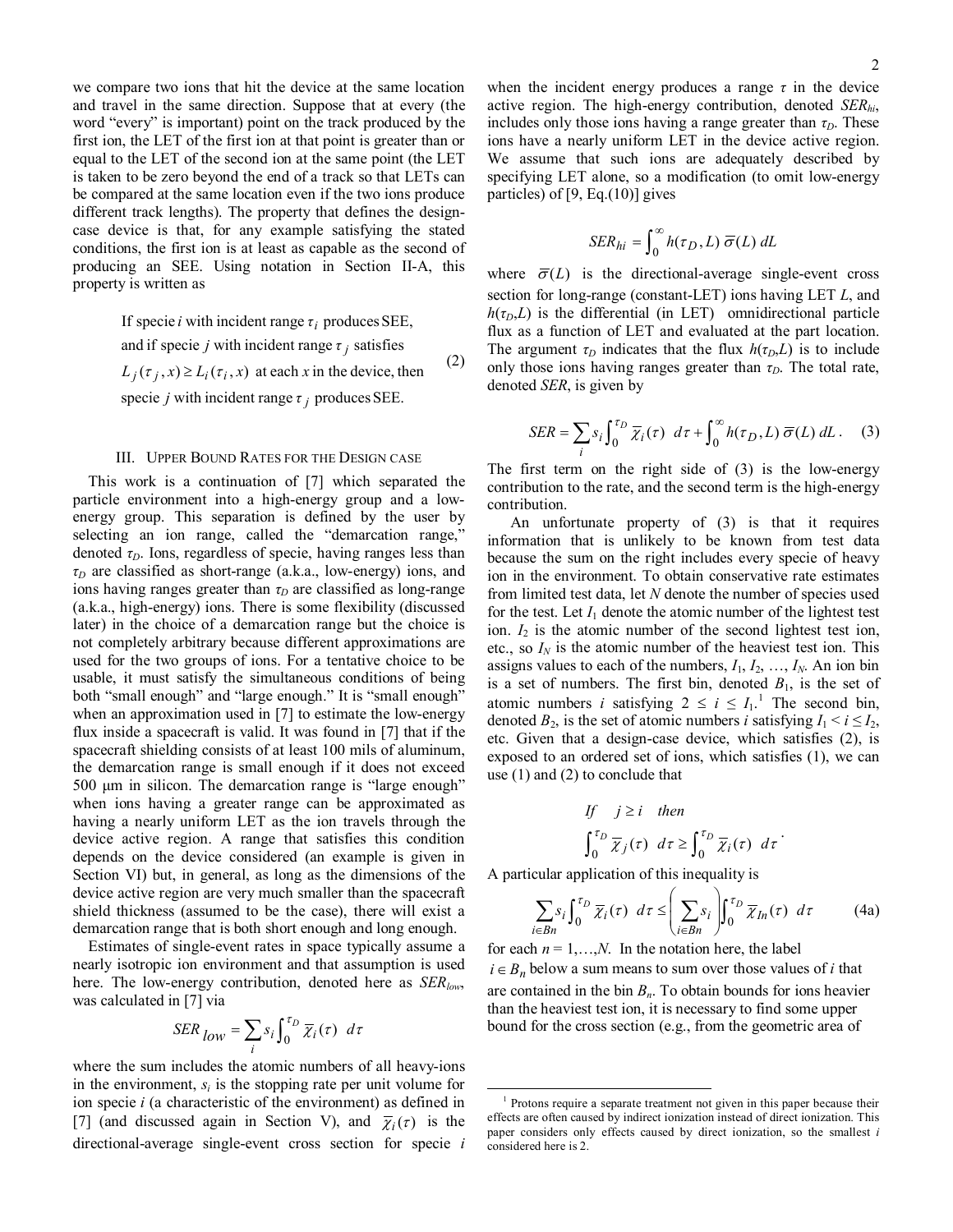some device structure) denoted  $\bar{\chi}_{UB}$  and satisfying

 $\overline{\chi}_i(\tau) \leq \overline{\chi}_{UB}$  so that

*Ii*

$$
\sum_{>I_N} s_i \int_0^{\tau_D} \overline{\chi}_i(\tau) \ d\tau \leq \left(\sum_{i>I_N} s_i\right) \overline{\chi}_{UB} \ \tau_D. \tag{4b}
$$

Combining (4) with (3) gives

$$
SER \leq \sum_{n=1}^{N} \left(\sum_{i \in Bn} s_i\right) \int_0^{\tau_D} \overline{\chi}_{In}(\tau) d\tau +
$$
  

$$
\left(\sum_{i > I_N} s_i\right) \overline{\chi}_{UB} \tau_D + \int_0^{\infty} h(\tau_D, L) \overline{\sigma}(L) dL
$$
 (5)

 It was previously stated that there is some flexibility in the selection of the demarcation range  $\tau_D$ . Using terminology in [7], there is an "overlap" interval such that any range selected from this interval is both small enough and large enough to qualify as a demarcation range (i.e., the approximations used for the low-energy calculations, and the approximations used for the high-energy calculations, are both accurate). Replacing one selection of the demarcation range with a different selection within this overlap interval will cause some ions to be moved out of one of the two groups (low-energy or highenergy) and into the other group, but these ions will still be accurately represented. Therefore, when using (3) to calculate the rate (which requires unlimited test data), different allowed choices of the demarcation range will affect the low-energy and high-energy contributions individually, but the total calculated rate will be nearly the same for any allowed choice of a demarcation range. However, there is a greater distinction between different choices of demarcation range when using (5) to calculate an upper bound for the rate. The reason is that the inequalities in (4) produce some conservatism in the calculated low-energy contribution that is not also present in the high-energy contribution, so there may be some motivation (to reduce conservatism) in selecting the smallest range that qualifies as a demarcation range. In practice, the most convenient demarcation range depends on the available test data.

 We now specialize to the case of SEGR. That a device is a design-case device as defined in Section II-B was already assumed when deriving (5), but we will now simplify (5) for the special case of SEGR. We follow recommendations in [10], which state two device properties that are expected to be adequate approximations for describing SEGR in a real device. The first property states that the normal-incident cross section is approximately a step function. For any ion specie, ion energy, and biasing voltage for which the device is susceptible to SEGR, the normal-incident cross section is some constant denoted *A* (which [10] calls the "SEGR sensitive area"). For all other species, energy, and voltage combinations, the normal-incident cross section is zero. The second property is concerned with directional effects. Unlike some other types of single-event effects in which the cosine law is sometimes an adequate approximation, a better approximation for SEGR utilizes an angular cutoff [10]. Following [10], the directional cross section for an arbitrary direction is taken to be the normal-incident cross section if the direction lies in a solid angle that is a characteristic of the device, and the directional cross section is zero for trajectories outside this solid angle. The result is that the directionalaverage cross section for an ion able to produce SEGR at normal incidence is *fA*, where *f* is the fractional solid angle of susceptibility (a device characteristic and is the solid angle of susceptibility divided by  $4\pi$  steradians). These assumptions give

$$
\int_0^\infty h(\tau_D, L) \, \overline{\sigma}(L) \, dL = f A H(\tau_D, L_{th}) \tag{6a}
$$

$$
\overline{\chi}_{UB} = fA \tag{6b}
$$

$$
\int_0^{\tau_D} \overline{\chi}_i(\tau) \ d\tau = f A \Delta_i \tau \tag{6c}
$$

where  $L_{th}$  is the threshold LET for high-energy ions, *H* is the integral (in LET) flux, and  $\Delta_i \tau$  is the width of the portion of the interval  $[0, \tau_D]$  satisfying  $\overline{\chi}_i(\tau) > 0$  (an algorithm for calculating  $\Delta_i \tau$  is explained in Section VI). Substituting (6) into (5) gives

$$
SER \le fA \sum_{n=1}^{N} \left( \sum_{i \in Bn} s_i \right) \Delta_{In} \tau +
$$
  

$$
fA \left( \sum_{i > I_N} s_i \right) \tau_D + fA H(\tau_D, L_{th})
$$
 (7)

#### IV. PRACTICAL ISSUES FOR A REAL CASE

The design-case device described in Section II-B is expected to be an adequate representation of a real device, but real ions do not produce an ordered set. For example, the LET of nickel is much less than the LET of many of the lighter ions when the range is only a few microns, as seen in Fig. 1d. If a rate calculation uses nickel test data to estimate single-event responses from other ions, the prediction tends to be optimistic. To obtain conservative rate estimates, it is recommended that nickel not be used as a test ion for the lowenergy tests. Another specie that might be excluded from lowenergy tests is gold, but this is a marginal case so a recommendation regarding the suitability of gold is not given here. All other species represented in Fig. 1 are suitable for low-energy tests for the purpose of obtaining conservative rate estimates using the calculation method derived here because violations of the ordered set property (where there are violations) are small enough to ignore. Test ions should include iron because this is the most abundant of the very heavy ions in space.

#### V. STOPPING RATES FOR EXAMPLE ENVIRONMENTS

Four examples given here include two spacecraft shield thicknesses (100 and 250 mils of aluminum) in two environments (GCR in interplanetary space during solar minimum and a solar flare in interplanetary space at 1AU). These shield thicknesses were selected because 100 mils of aluminum is the default assumption used by radiation specialists when no other information is given, whereas 250 mils is a more realistic amount of shielding likely to be found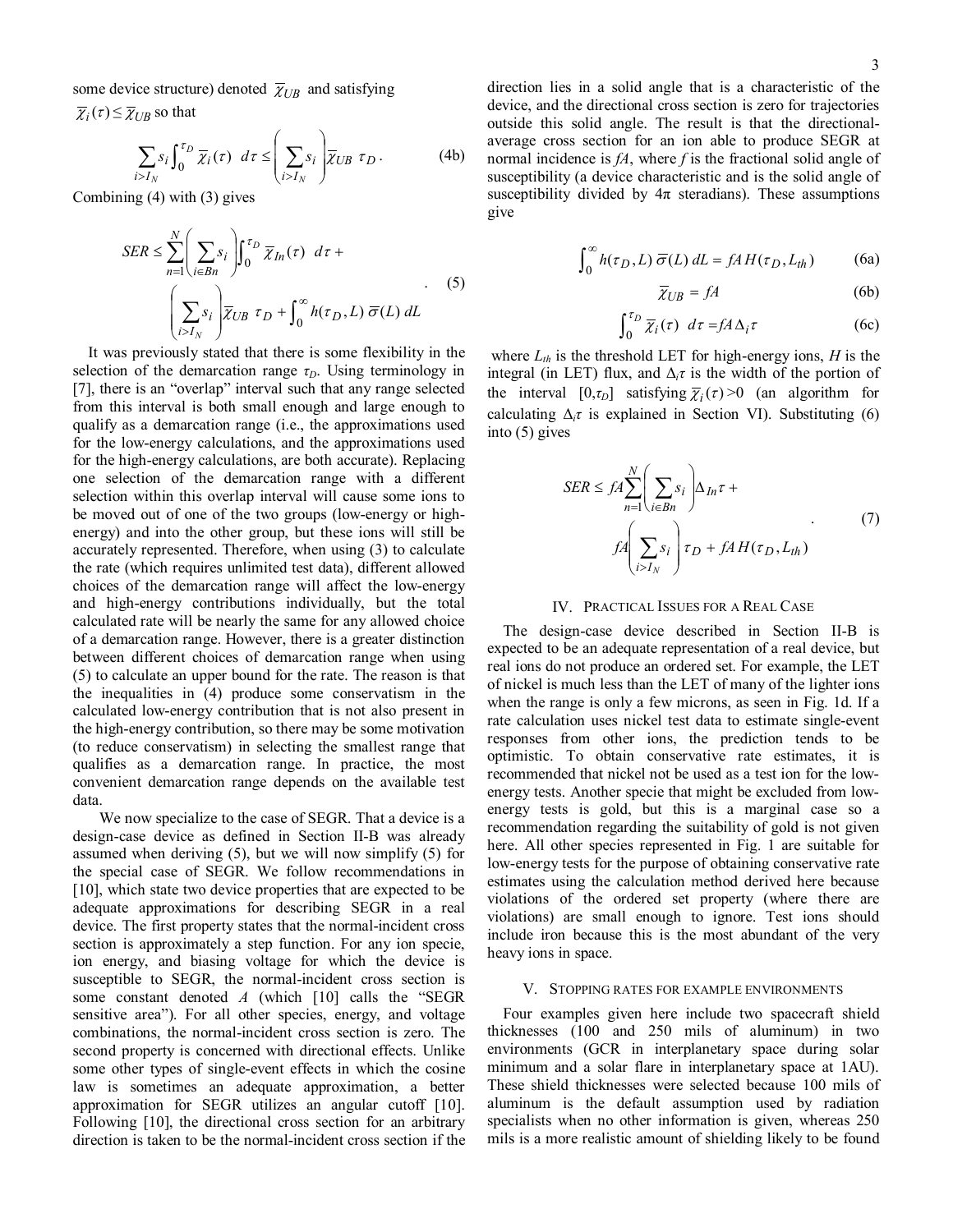on a spacecraft when all spacecraft structures are included. The solar flare environment is, more specifically, the "worstweek flare" (WWF) used in the familiar CREME96 code. It is useful because a worst-week SER multiplied by 7.5 days is an estimate of the number of SEEs expected to be accumulated over the duration of the model flare, which is relevant to risk estimates.

Calculating the stopping rate per unit volume of each ion in silicon using the method in [7] is a multi-step process requiring the use of two different software programs, the Stopping and Range of Ions in Matter (SRIM) and CREME- $MC<sub>1</sub><sup>2</sup>$  $MC<sub>1</sub><sup>2</sup>$  $MC<sub>1</sub><sup>2</sup>$  both available from the Internet. The first step is to use SRIM to calculate the energy for each ion just able to penetrate the spacecraft shielding. This energy is denoted  $E_T$ , where *i* is the atomic number of the element being used, and *T* is the shield thickness. The energy for the desired amount of shielding is found by interpolating a range-energy table produced by SRIM. For example, energies for 2.48 mm and 2.73 mm may be given by SRIM, but the energy for 2.54 mm (100 mils) must be interpolated (a linear interpolation was used here). Then, SRIM is used again to calculate the LET, denoted  $L_i(E_{T,i})$ , in the target material (silicon for the results given here) for the energy of the ion found in the first step. Once again, an interpolation will be needed.

The stopping rate for a given particle specie is calculated from a differential flux for that specie evaluated outside the spacecraft shielding. The CRÈME-MC program is used for this calculation. This program uses energy per nucleon instead of total energy to describe a heavy ion, so an input given to the code is obtained by dividing  $E_{T,i}$  calculated above by the atomic mass unit (amu) for the particular ion to get  $E_T/m$ , measured in eV/nucleon or MeV/nucleon. Then, use CRÈME-MC to find the differential flux evaluated at this energy outside the spacecraft shielding. This flux is denoted  $h^*(E_{T,i}/m)$  (not to be confused with the flux in Section III that is a function of LET). This is a directional flux that is differential in energy-per-nucleon, and the units are particles/m<sup>2</sup>-s-sr-MeV/nucleon. However, the flux used to calculate the stopping rate is omnidirectional (no steradians in the units) and differential in energy (instead of energy per nucleon) and has the units of particles/cm<sup>2</sup>-day-MeV. The latter flux is denoted  $h_{U,OMNI}(E_{T,i})$  and it is calculated from the code output using  $h_{U,OMN}(E_{T,i}) = 108.6 \times h^*(E_{T,i}/m)/m$ . Finally, the stopping rate per unit volume for the ion is calculated by  $s_i$  $= \rho L_i(E_{T,i}) \times h_{U,OMNI}(E_{T,i})$ , where  $\rho$  is the density of silicon, 2.33 g/cm<sup>3</sup> =  $2.33 \times 10^3$  mg/cm<sup>3</sup>. The units for the stopping rate per unit volume are particles/cm<sup>3</sup>-day.

An excerpt from a spreadsheet showing all calculations for a few examples is shown as Fig. A in the Appendix. Table A in the Appendix lists the final results for all ions in each of the four environments. In this table, the columns labeled "Z" contain the atomic numbers and all other columns contain the stopping rates per unit volume in the units of  $1/cm<sup>3</sup>$ -day. These are the environmental parameters (as opposed to device parameters) used in (3) to predict the response of a device to

-

an environment. Each environmental parameter has a literal physical interpretation as the rate that an ion specie stops in a small volume (which motivated the name "stopping rate per unit volume") as explained in [7]. These environmental parameters can have a variety of applications so protons were included in Table A even though they are not relevant (because they do not contribute via direct ionization) to the type of device response considered in this paper.

## VI. SEGR RATE METHOD WITH AN EXAMPLE

A step-by-step method for obtaining conservative (upper bound) estimates of SEGR rates in space is given. An example is included for illustration.

## **Step 1: Obtain Heavy-Ion Data**

 Select a device of interest, a Vgs biasing condition of interest, and follow the customary procedure for obtaining heavy-ion SEGR data. This procedure starts with a selected ion specie and incident energy and increases Vds in steps until an SEGR is produced. The largest Vds prior to an SEGR will be called the "last-pass voltage", and the smallest Vds that produces an SEGR will be called the "first-fail voltage." The process is repeated for other incident energies and ion species. In order for test data to be usable for the rate calculation given here, the incident energy, for each ion specie, must vary from very small to very large. "Very small" means that the Bragg Peak is in the proximity of the silicon surface of incidence. "Very large" means that the LET is nearly constant in the device active region. Recommended species for these tests include lithium, carbon, oxygen, fluorine, neon, silicon, phosphorus, chlorine, argon, iron, arsenic, bromine, krypton, silver, iodine, and xenon. As mentioned earlier in context with Fig. 1d, nickel is not recommended for low-energy tests. Gold is a marginal case. It might actually be useable, but excluding it when it is usable is an error on the side of caution.

 An example of such a data set is shown in Table I which was taken from [11]. The device is not identified due to proprietary issues. All tests that produced Table I were done at  $Vgs = 0$ . The maximum Vds rated by the manufacturer is 100 V. Any entry in Table I indicating that Vds is greater than some value is interpreted to mean that this value is the largest voltage that was tested and no SEGR was observed at this voltage. All other entries in the table are midway between the last-pass voltage and first-fail voltage (the Vds increments were 10 V, so the last-pass voltage is 5 V less than the table entry, and the first-fail voltage is 5 V greater than the table entry). The device has an epi thickness of 17.8 μm [11]. Note that one of the test ions is gold, but a later discussion (under Step 5) will explain why this is not an issue for the rate calculation given as an example here. It is unfortunate, as seen later, that the test ions did not include iron.

#### **Step 2: Select a Demarcation Range**

 The demarcation range was explained in Section III. For the example data set in Table I, it is convenient to use 200 μm as the demarcation range, but we must verify that 200 μm qualifies. The spacecraft shielding in the example below will

<span id="page-3-0"></span><sup>&</sup>lt;sup>2</sup> CREME-MC replaced CREME96 as the publicly-available code but options available in CREME-MC include the same models and algorithms originally in CREME96, which are the models and algorithms used for this work.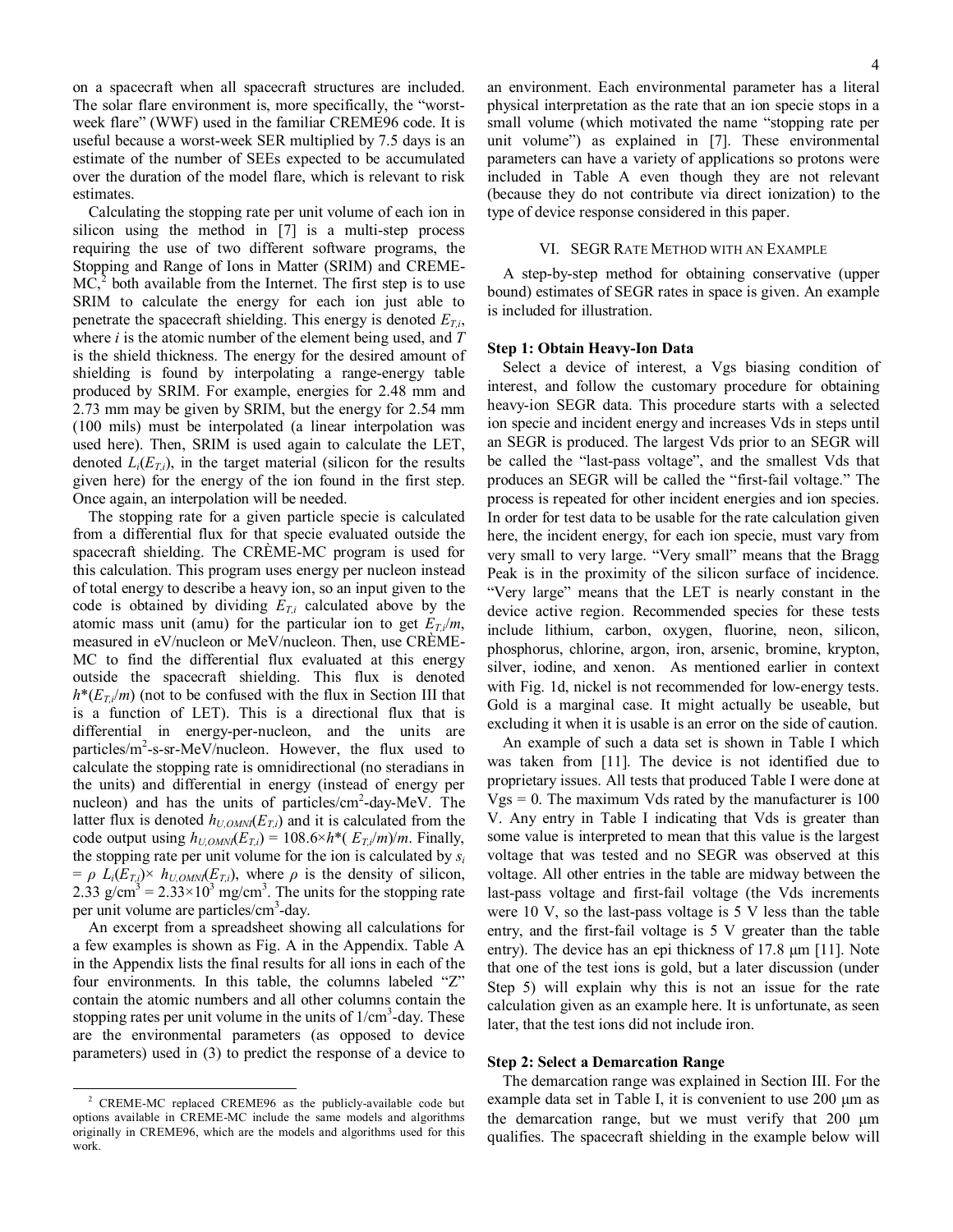be 100 mils of aluminum, so as noted in Section III, 200 μm is small enough to qualify. The only question that remains is whether the LET, of ions having this range when entering the device active region, is nearly constant as the ion travels through the active region. We assume that the thickness of the active region is roughly equal to the epi thickness (about 20 μm). Consider an ion that has an initial (when entering the active region) range of 200 μm, so it exits this 20 μm region with a range of 180 μm. The data represented in Fig. 1 show that the variation in LET, for any ion specie included in the figure, is only about 5% between entering and exiting the active region. This is considered here to be a nearly constant LET, so 200 μm is allowed as a demarcation range, and that is the demarcation range that will be used in the example given here.

## **Step 3: Construct Ion Bins**

 The ion bins were explained in the paragraph just below (3). For the example in Table I, the lightest test ion is argon  $(I_1 =$ 18), the second lightest is krypton  $(I_2 = 36)$ , the second heaviest is xenon  $(I_3 = 54)$ , and the heaviest is gold  $(I_4 = 79)$ . Therefore, the bin  $B_1$  contains the numbers from 2 to 18, the bin  $B_2$  contains the numbers from 19 to 36, the bin  $B_3$  contains the numbers from 37 to 54, and the bin  $B_4$  contains the numbers from 55 to 79. For this example, (7) becomes

$$
SER \le fA \left\{ \Delta_{18} \tau \sum_{i=2}^{18} s_i + \Delta_{36} \tau \sum_{i=19}^{36} s_i + \Delta_{54} \tau \sum_{i=37}^{54} s_i + \Delta_{79} \tau \sum_{i=55}^{79} s_i + \tau_D \sum_{i=80}^{92} s_i + H(\tau_D, L_{th}) \right\}
$$
 (example). (8)

## **Step 4: Select an Environment and Sum Stopping Rates**

The stopping rate per unit volume is denoted  $s_i$  for specie  $i$ and depends on the environment considered. After selecting an environment so that the stopping rates are determined, the stopping rates are summed over ion bins.

 For the example considered here, the sums over bins are the sums in  $(8)$ . The environment selected for this example consists of galactic cosmic rays in interplanetary space during solar minimum conditions, with spacecraft shielding of 100 mils of aluminum. The stopping rates per unit volume for this environment are included in Table A in the Appendix and summing these rates gives

$$
\sum_{i=2}^{18} s_i = 1.74 \times 10^3 / \text{cm}^3 - \text{day}
$$
  
\n
$$
\sum_{i=19}^{36} s_i = 2.41 \times 10^1 / \text{cm}^3 - \text{day}
$$
  
\n
$$
\sum_{i=37}^{54} s_i = 1.75 \times 10^{-3} / \text{cm}^3 - \text{day}
$$
 (example). (9)  
\n
$$
\sum_{i=55}^{79} s_i = 6.45 \times 10^{-4} / \text{cm}^3 - \text{day}
$$
  
\n
$$
\sum_{i=80}^{92} s_i = 5.53 \times 10^{-5} / \text{cm}^3 - \text{day}
$$

#### **Step 5: Select a Vds of Interest and Construct Δ***τ*

The goal is to calculate each  $\Delta\tau$  that appears on the right side of (8). These quantities depend on the ion specie and also on the value of Vds that the device will be operating at. After selecting a specie and a Vds, there are three possibilities. For the first possibility, called Case-1, the device is immune to this specie at the given operating voltage for any ion range up to the demarcation range. For this case we use  $\Delta \tau = 0$ . The remaining two possibilities subdivide of the case in which there exists an incident energy at which the selected specie will produce an SEGR at the selected operating voltage. We therefore now assume there is an incident energy at which an SEGR will occur. In general, there will be an upper limit for the ion range, denoted  $\tau_b$ , and a lower limit for the ion range, denoted  $\tau_a$ , having the property that an SEGR will occur if and only if the ion range is between these limits. The lower limit  $\tau_a$ will be less than the demarcation range, but the upper limit  $\tau_b$ could be much greater than the device dimensions. This will be true if very large incident energy is needed to reduce the LET enough to make the ion incapable of producing an SEGR. One possibility, called Case-2, is that  $\tau_b$  is less than the demarcation range  $\tau_D$ . For this case, we use  $\Delta \tau = \tau_b - \tau_a$ . The last possibility, called Case-3, is that  $\tau_b$  is greater than or equal to  $\tau_D$ . For this case, we use  $\Delta \tau = \tau_D - \tau_a$ .

 For the example given here, Vds is arbitrarily taken to be 80 V. It is seen from Table I that, at this voltage, the device is immune to argon for ranges up to 200 μm. This example belongs to Case-1 discussed above and the result is

$$
\Delta_{18}\tau = 0 \quad \text{(example)}.
$$
 (10a)

 Now consider the krypton data in Table I. Here we need a little more resolution by recognizing the distinction between the last-pass voltage (5 V less than a table entry) and the firstfail voltage (5 V greater than a table entry). The true threshold voltage for a given ion range is somewhere between the lastpass and first-fail. A conservative assumption is that the true threshold voltage is very close to the last-pass voltage, so we subtract 5 V from the table entries and conclude that krypton will produce an SEGR at 80 V when the range is between 25 and 60 μm. This example belongs to Case-2 discussed above.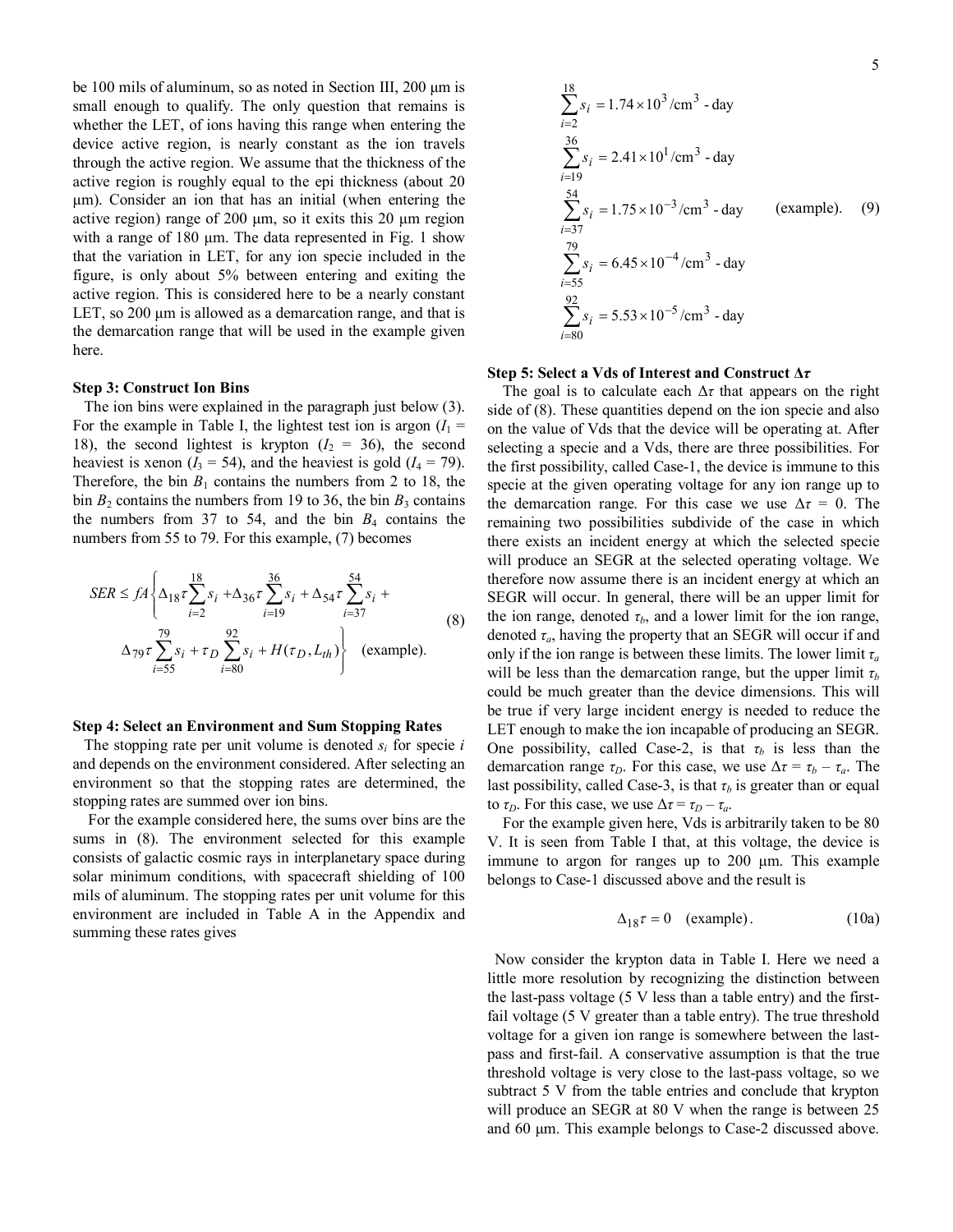The experimental data were not sufficiently complete to find the lower limit for the range, so we will conservatively take the lower limit to be zero. The result is

$$
\Delta_{36}\tau = 60 - 0 = 60 \,\mu\text{m} \quad \text{(example)}\,. \tag{10b}
$$

Finally, consider the xenon and gold data in Table I. At an operating voltage of 80 V, the data show the upper limit for the range is greater than 200 μm, which is the demarcation range, so each of these examples belong to Case-3 discussed above. The experimental data were not sufficiently complete to find the lower limit for the range, so we will conservatively take the lower limit to be zero. The result is

$$
\Delta_{54}\tau = 200 - 0 = 200 \,\mu m
$$
 (example) (10c)

$$
\Delta_{79}\tau = 200 - 0 = 200 \,\mu m
$$
 (example). (10d)

Note that (10d) is the maximum value that can be assigned to Δ*τ*, which explains why gold is a suitable test ion for this example. Substituting (9) and (10) into (8) gives

$$
SER \le fA \left\{ \frac{0.1446}{\text{cm}^2 - \text{day}} + H(\tau_D, L_{th}) \right\} \quad \text{(example)}.\tag{11}
$$

The first term in the curly bracket in (11) is a conservative estimate of the low-energy contribution, and the second term (not yet numerically evaluated) is the high-energy contribution. In this example, about half of the first term is from iron, and nearly all of the remainder of the first term is divided among atomic numbers that are close to that of iron.

## **Step 6: Estimate the High-Energy Threshold LET**

The goal is to estimate  $L_{th}$  applicable to high-energy (constant-LET) ions. The general technique can be explained by an illustration. The high-energy (200-μm range) entries in Table I are shown separately in Table II. The example operating voltage considered is 80 V, and the goal is to use Table II data to find the LET corresponding to this voltage. The data in Table II are too coarse, in this example, for an empirical curve fit (with LET plotted against Vds) to be convincing. Instead, we use a conservative estimate of the LET by setting it equal to the incident LET of the heaviest test ion that did not produce an SEGR at 80 V. In this example we have  $L_{th} = 23.6 \text{ MeV-cm}^2/\text{mg}.$ 

## **Step 7: Estimate the High-Energy Flux**

The goal is to estimate  $H(\tau_D, L_{th})$ . CREME96 calculations use three steps. The first step constructs flux versus energy spectra outside the spacecraft for a selected environment. For the example considered here, the selected environment is GCR outside the magnetosphere during solar minimum conditions. The second step transports these spectra through the spacecraft shielding (100 mils of aluminum for the example given here). Both of these steps include all ion species contained in the CREME96 model (atomic numbers 1 through 92, but it is not

spectrum. This is the step where we omit low-energy particles from the flux. The goal is to eliminate all ions having ranges less than  $\tau_D$  (200 μm for the example considered here). CREME96 allows the user to eliminate all ions having energy per mass (*E*/*m*) less than a specified value, but, unfortunately, the *E*/*m* that produces a range of 200 μm is different for different ion species. A cumbersome but generally applicable approach is to divide the set of ion species into user-selected groups (CREME96 allows the user to specify the atomic numbers to be included in the LET flux) selected so that different ions in the same group have nearly the same *E*/*m*, apply the appropriate cutoff when calculating the flux for each group, and then sum the fluxes.

 A simpler approach can be used for the example considered here because, for this example, the calculated SEGR rate is almost entirely from iron and from ions having atomic numbers close to that of iron. Therefore, a single value of *E*/*m*, calculated for iron, can be applied to the entire set of ions. The range of iron in silicon is 200 μm when the energy is about 900 MeV, or *E*/*m* is about 16 MeV/nuc. Calculating the LET flux using this cutoff, evaluating the flux at an LET of 23.6 MeV-cm<sup>2</sup>/mg (or 23600 MeV-cm<sup>2</sup>/g), and multiplying the flux by 108.6 to convert a directional flux in CREME96 units into an omnidirectional flux in the units of  $1/cm<sup>2</sup>$ -day, gives

$$
H(\tau_D, L_{th}) = \frac{1.5 \times 10^{-4}}{\text{cm}^2 \cdot \text{day}} \quad \text{(example)}.
$$
 (12)

This is considered negligible compared to the low-energy contribution, the first term in the curly bracket in (11). The reason that these two numbers are so different can be understood by considering iron, which is the most abundant of the very-heavy ions. The maximum LET of iron in silicon is about 29 MeV-cm<sup>2</sup>/mg, so there are some iron ions with an LET greater than 23.6. However, all such ions have a range less than 200 μm, so there are no iron ions having an LET greater than 23.6 and also having a range greater than 200 μm. Therefore, the high-energy flux *H* contains no iron ions at all (in fact, iron ions with LET greater than 14 have ranges less than 200 μm and are therefore classified here as low-energy ions). In contrast, the calculated low-energy contribution does include a subset of the iron population so this is the dominant contribution.

## **Step 8: Estimate** *fA* **and Calculate the Rate**

 We have no information about *f*, so we use a conservative value of 1. For this example, the die area is  $1 \text{ cm}^2$ , so we use  $fA = 10^{-3}$  cm<sup>2</sup>, which has been typically seen in the literature. Substituting this into (11), with *H* neglected because of (12), a conservative estimate of the SER is 0.00013/day, so the mean time to the first SEGR is conservatively estimated to be roughly 20 years.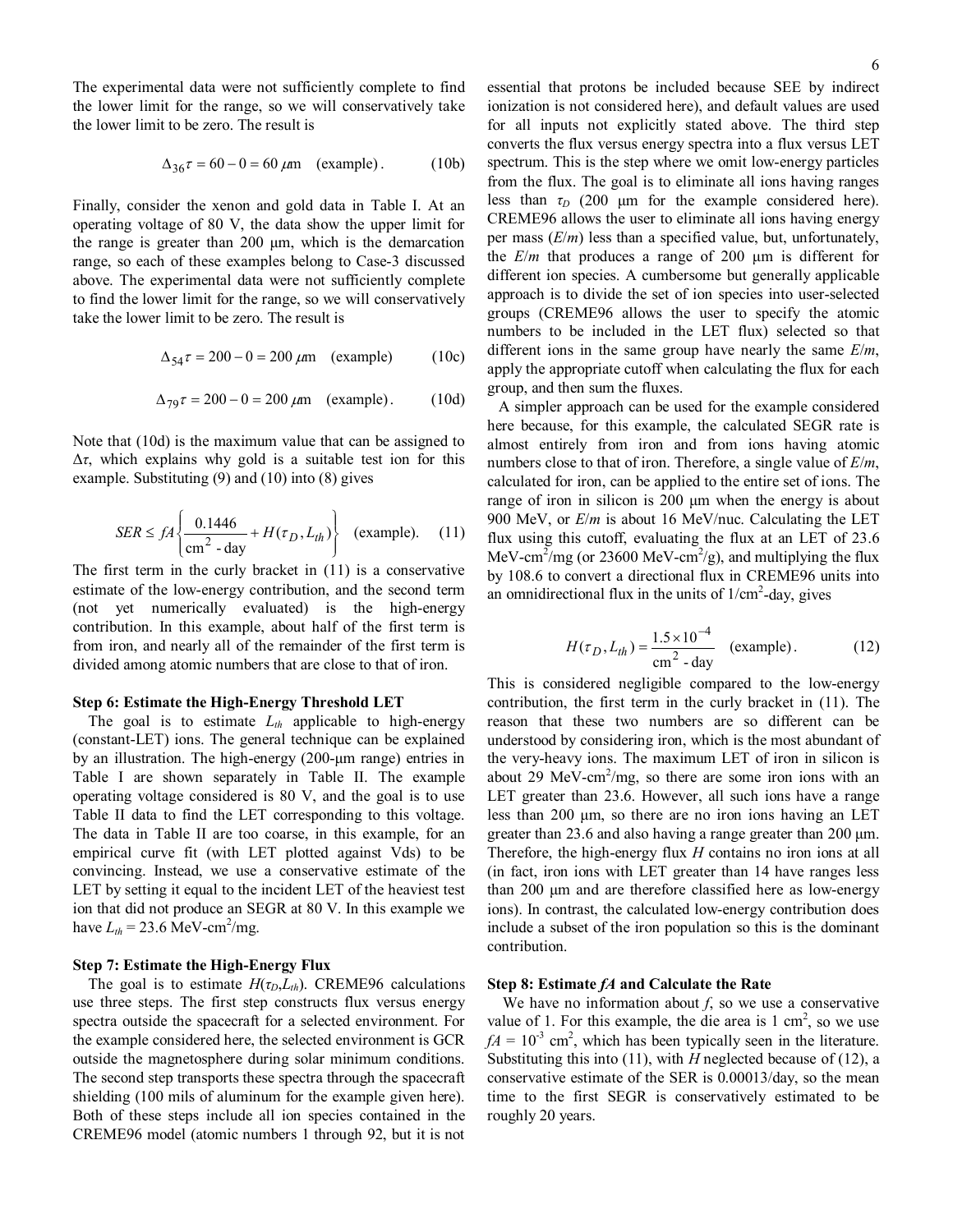## VII. COMPARISON WITH A MORE TRADITIONAL ESTIMATE

 A more traditional estimate of the SEGR rate does not separate ions into a low-energy group and a high-energy group. Instead, all ions are treated as if they have a constant LET in the active region. The relevant flux in space is then the flux of all ions, regardless of range,<sup>[3](#page-6-0)</sup> having an incident LET that exceeds the device threshold LET (we assume here that high-energy test ions were used to find the threshold LET). Using the notation in (7), the estimated rate is the quantity  $fAH(0,L<sub>th</sub>)$ . There are two errors in this rate estimate. The first error includes ions that should have been excluded. These are ions that enter the active region with an incident LET greater than  $L_{th}$ , but have ranges short enough so that the average LET in the active region is too small to produce an SEGR. The other error excludes ions that should have been included. These are ions that enter the active region with an incident LET less than  $L_{th}$ , having ranges short enough so that the LET is not constant in the active region, while the ranges are also long enough so that the average LET in the active region is significantly larger than the incident LET. However, it is still interesting to compare numbers. Inputs used in Section VI were  $fA = 10^{-3}$  cm<sup>2</sup> and  $L_{th} = 23.6$  MeV-cm<sup>2</sup>/mg. Using the same inputs to evaluate the quantity  $fAH(0,L<sub>th</sub>)$  gives an estimated rate in the GCR environment of 0.00006/day. This is about half as large as the estimate given in Section VI, but the ratio of the two estimates will be different for different examples.

#### VIII. RECOMMENDATIONS

The steps listed in Section VI are consistently conservative. Specifically, any ion parameter that was not measured was estimated from the corresponding parameter for the next heavier ion for which a measurement was made. Another investigator might not want this level of conservatism. For example, another investigator might estimate the high-energy threshold LET from an empirical curve fit to data instead of selecting a value that is known to be too small. We do not claim that the conservative approach used here is the approach that must be used. We only claim that, if this approach is used, then the true SEGR rate can be expected to be smaller than the calculated rate. However, there is a concern that the conservatism can sometimes be excessive. For the example in Section VI, the calculated low-energy contribution to the SEGR rate includes iron (atomic number 26), which is the most abundant of the very heavy ions in space, but we have no device data for iron. Instead, krypton (atomic number 36) data were used to represent all atomic numbers from 19 to 36. It is possible that the device is immune to iron at the example voltage considered in Section VI, but we have no way of knowing this from the available data. If it is immune to iron, the rate estimate in Section VI is excessively conservative. A recommendation is that, for any example in which susceptibility to iron is thought to be a possibility, the device be tested with iron.

#### IX. DISCUSSION AND CONCLUSION

The SEE rate can be calculated for devices whose SEE response is sensitive to ion range. The rate pivots on the sensitivity of the device to iron as it is relatively abundant and high in LET. When testing devices that are sensitive to ion range, test ions should include ions that have the LET and range properties of iron to minimize conservatism in the calculated rate. Of course, a larger number of test points at various ions and ion conditions will also reduce uncertainty in the SER, but the priority should be given to the sensitivity to iron or slightly heavier ions, excluding nickel. Also, the SEE cross section of the device has a direct effect on the SER. In most examples in the literature, the SEGR cross section can be approximated by a step function, and this is assumed for this work. Cross sections should be measured for more precise rate estimates.

The example given in this work only considered SEGR since it requires essentially normal-incidence ions for the effect to be seen. The theory that expresses rates in terms of a directional-average cross section is more general, but in order to apply this theory to other SEE phenomenon, it is necessary to convolve angular effects to obtain the directional-average cross section. This is a topic for future work.

The target readers are individuals responsible for before-thefact (i.e., before a spacecraft launches) single-event rate estimates for flight projects. These individuals have a different perspective regarding rate calculations than some other individuals (e.g., those that merely compare calculated rates to prior flight observations) because of the serious consequences of a mission failure. Rate estimates are more difficult and complex for the target readers for two reasons. First, methods or models used by the target readers must be defendable in some way (at least logically convincing if no empirical assessment is available), while some other individuals are willing to use methods that are less defendable (an example is a whimsical choice for an RPP thickness when using CREME96 for a soft-error rate calculation). The second reason is related to uncertainties associated with insufficient device data. Available device data are sometimes incomplete (for example, there are no data for atomic numbers between 18 and 36 for the example in Section VI) and cost constraints might not allow additional testing. Some individuals might use credible guesses where data are missing. While this might produce a correct prediction, there is not a great deal of confidence that it will produce a correct prediction. In contrast, a target reader is more likely to use conservatism (i.e., worst-case assumptions) to compensate for uncertainties. This is unlikely to produce a correct prediction, but there is a great deal of confidence that the actual rate will not be larger than the prediction. The target readers use methods that are defendable and use conservatism to compensate for uncertainty, and the goal of this work is to provide such a method for SEGR rate estimates.

<span id="page-6-0"></span><sup>3</sup> To be technically correct, CREME96 has a default *E*/*m* cutoff of 0.1 MeV/nuc, but this is small enough so that the flux need not be distinguished (when spacecraft shielding is at least 100 mils Al) from a flux that places no restrictions on ion range.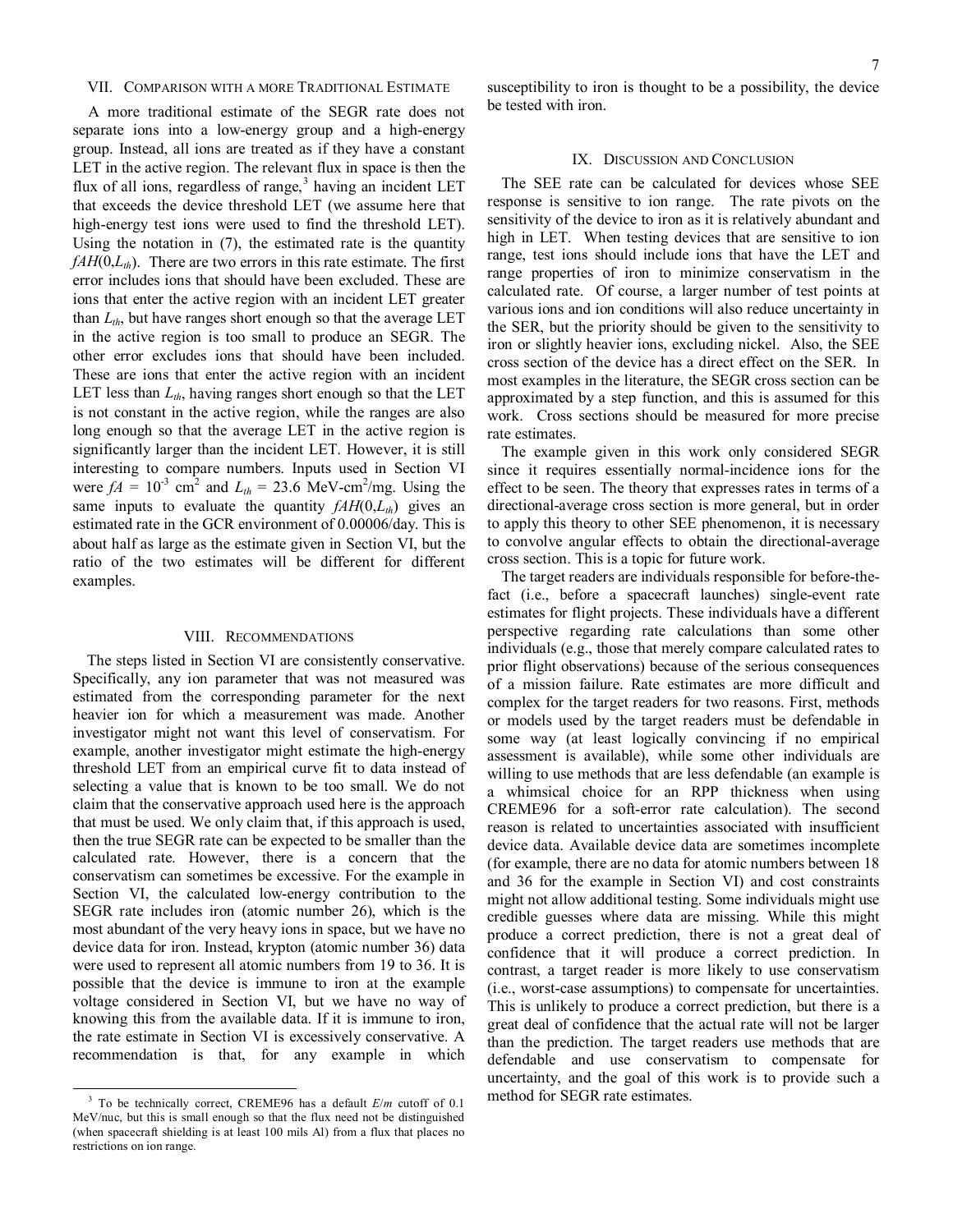

Fig. 1: A comparison between the LETs of selected ions having the same range in silicon.

#### **REFERENCES**

- [1] J. L. Titus, and C. F. Wheatley, "SEE characterization of vertical DMOSFETs: An updated test protocol," *IEEE Trans. Nucl. Sci.,* vol. 50, no. 6, pp. 2341-2351, Dec. 2003.
- [2] S. Liu, J. L. Titus, M. Zafrani, H. Cao, D. Carrier, and P. Sherman, "Worst-case test conditions of SEGR for power DMOSFETs," *IEEE Trans. Nucl. Sci.*, vol. 57, no. 1, pp. 279-287, Feb. 2010.
- [3] V. Ferlet-Cavrois, F. Sturesson, A. Zadeh, G. Santin, P. Truscott, C. Poivey, J. R. Schwank, D. Peyre, C. Binois, T. Beutier, A. Luu, M. Poizat, G. Chaumont, R. Harboe-Sorensen, F. Bezerra, and R. Ecoffet, "Charge collection in power MOSFETs for SEB characterization— Evidence of energy effects," *IEEE Trans. Nucl. Sci*., vol. 57, no. 6 , pp. 3515-3527, Dec. 2010.
- [4] S. Liu, J.-M. Lauenstein, V. Ferlet-Cavrois, R. Marec, F. Hernandez, L. Scheick, F. Bezerra, M. Muschitiello, C. Poivey, N. Sukhaseum, L. Coquelet, H. Cao, D. Carrier, M. A. Brisebois, R. Mangeret, R. Ecoffet, K. Label, M. Zafrani, and P. Sherman, "Effects of ion species on SEB failure voltage of power DMOSFET," *IEEE Trans. Nucl. Sci.*, vol. 58, no. 6, pp. 2991-2997, Dec. 2011.
- [5] J.-M. Lauenstein, N. Goldsman, S. Liu, J. L. Titus, R.L. Ladbury, H. S. Kim, A. M. Phan, K. A. LaBel, M. Zafrani, and P. Sherman, "Effects of ion atomic number on single-event gate rupture (SEGR) susceptibility of power MOSFETs," *IEEE Trans. Nucl. Sci.*, vol. 58, no. 6, pp. 2628- 2636, Dec. 2011.
- [6] K. Kruckmeyer, S. P. Buchner, and S. DasGupta, "Single event transient (SET) response of National Semiconductor's ELDRS-free LM139 quad comparator," *IEEE 2009 Radiation Effects Data Workshop*, pp. 65-70, 2009.
- [7] L. D. Edmonds and L. Z. Scheick, "Effect of shielding on single-event rates in devices that are sensitive to particle range," *IEEE Trans. Nucl. Sci*., vol. 57, no. 6, pp. 3560-3569, Dec. 2010.
- Available on the Internet at: www.srim.org/
- [9] L. D. Edmonds, "A method for correcting cosine-law errors in SEU test data," *IEEE Trans. Nucl. Sci.*, vol. 49, no. 3, pp. 1522-1538, June 2002.
- [10] J. L. Titus, C. F. Wheatley, T. H. Wheatley, W. A. Levinson, D. I. Burton, J. L. Barth, R. A. Reed, K. A. LaBel, J. W. Howard, and K. M. VanTyne, "Prediction of early lethal SEGR failures of VDMOSFETs for commercial space systems," *IEEE Trans. Nucl. Sci.*, vol. 46, no. 6, pp. 1640-1651, Dec. 1999.
- [11] N. Chatry, N. Sukhaseum, M. Sauvagnac, F. Bezerra, R. Ecoffet and R. Gaillard, "P-channel Power MOSFET SEGR sensitivity to Heavy Ion Range," Presented at the Radiation Effects on Components and Systems Conference (RADECS), 2010.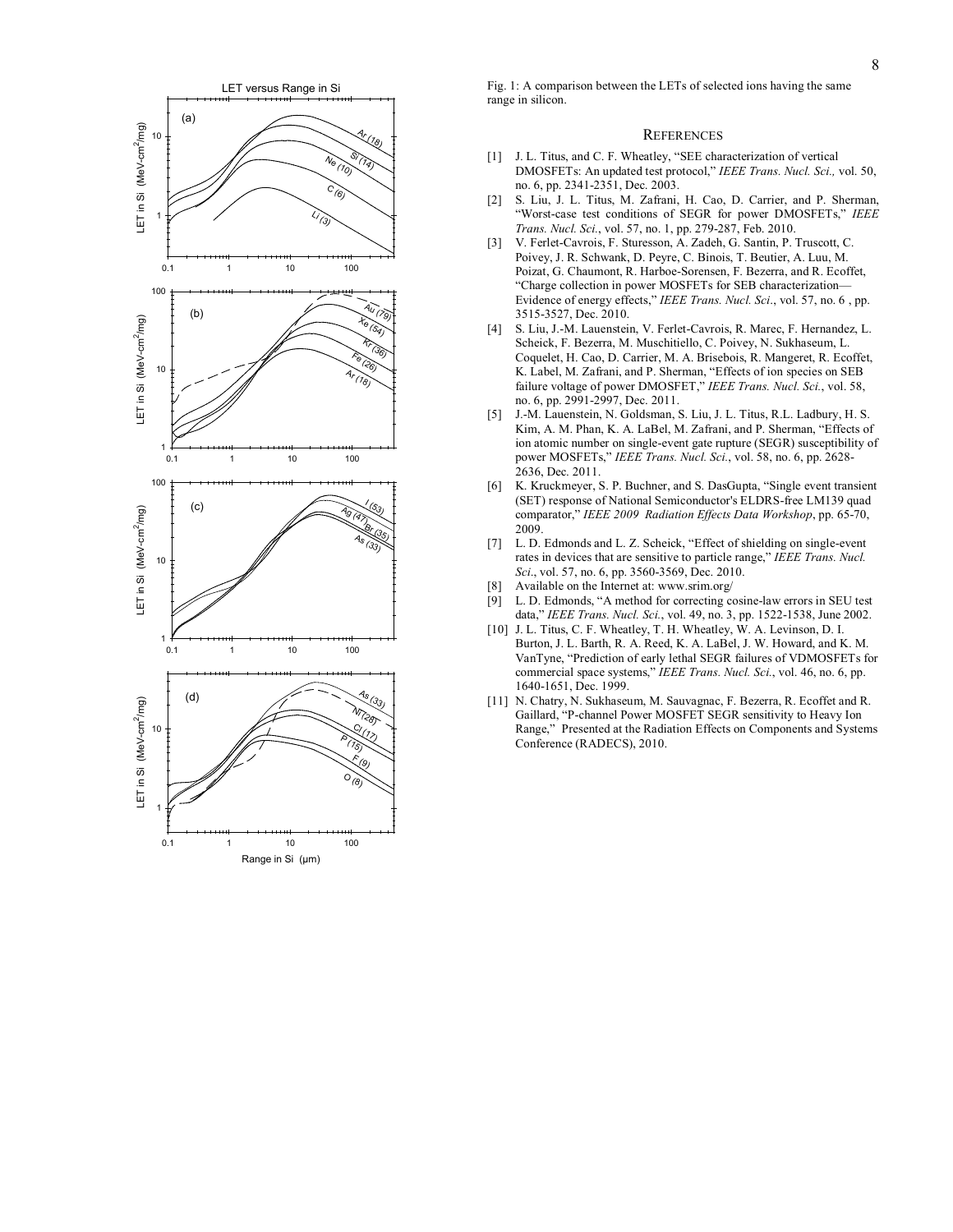# TABLE I: SEGR DATA FROM [11] FOR AN EXAMPLE 100V DEVICE

| Ion | <b>Incident Energy</b> | Incident LET    | Range     | Vds  | Ion | Incident Energy | Incident LET    | Range | Vds |
|-----|------------------------|-----------------|-----------|------|-----|-----------------|-----------------|-------|-----|
|     | (MeV)                  | $(MeV-cm^2/mg)$ | $(\mu m)$ | V)   |     | (MeV)           | $(MeV-cm^2/mg)$ | (µm)  | (V) |
| Ar  | 95                     | 17.4            | 25        | >100 | Xe  | 500             | 69.3            | 40    | 45  |
| Ar  | 115                    | 16.6            | 30        | >100 | Xe  | 650             | 68.3            | 50    | 35  |
| Ar  | 150                    | 15              | 40        | >100 | Xe  | 800             | 66.4            | 60    | 35  |
| Ar  | 185                    | 14.1            | 50        | >100 | Xe  | 1100            | 61.9            | 80    | 35  |
| Ar  | 220                    | 13.2            | 60        | >100 | Xe  | 1250            | 59.6            | 90    | 45  |
| Ar  | 245                    | 12.5            | 80        | >100 | Xe  | 2550            | 44.7            | 200   | 45  |
| Ar  | 305                    | 11.3            | 90        | >100 | Au  | 320             | 83.4            | 25    | 15  |
| Ar  | 540                    | 8               | 200       | >100 | Au  | 420             | 89.2            | 30    | 20  |
| Kr  | 180                    | 41              | 25        | 75   | Au  | 650             | 93.8            | 40    | 20  |
| Kr  | 230                    | 40.8            | 30        | 75   | Au  | 900             | 94.2            | 50    | 5   |
| Kr  | 320                    | 40              | 40        | 75   | Au  | 1100            | 93.2            | 60    | 5   |
| Kr  | 500                    | 37.1            | 60        | 85   | Au  | 1500            | 89.9            | 80    | 5   |
| Kr  | 1450                   | 23.6            | 200       | 95   | Au  | 1700            | 88.1            | 90    | 5   |
| Xe  | 320                    | 67.3            | 30        | 45   | Au  | 3750            | 72.6            | 200   | 5   |

TABLE II: A SUBSET OF THE DATA IN TABLE I

| lon | Range     | <b>Incident Energy</b> | Incident LET    | Vds  |
|-----|-----------|------------------------|-----------------|------|
|     | $(\mu m)$ | (MeV)                  | $(MeV-cm^2/mg)$ |      |
| Ar  | 200       | 540                    |                 | >100 |
| Kr  | 200       | 1450                   | 23.6            | 95   |
| Xe  | 200       | 2550                   | 44.7            | 45   |
| Au  | 200       | 3750                   | 72.6            |      |

## APPENDIX

| Stopping Rates of lons for 100 mils aluminum shielding, IGCR |                                                              |           |                      |                       |        |                |                      |                      |                    |                    |                      |  |
|--------------------------------------------------------------|--------------------------------------------------------------|-----------|----------------------|-----------------------|--------|----------------|----------------------|----------------------|--------------------|--------------------|----------------------|--|
|                                                              |                                                              |           |                      |                       |        |                | during solar minimum |                      | during solar flare |                    |                      |  |
|                                                              |                                                              |           |                      | E/m                   |        |                |                      |                      |                    |                    |                      |  |
| Atomic                                                       | Elem                                                         | <b>AM</b> | <b>Shield Energy</b> | (MeV/nucleo LET (MeV- |        | h* (1/m2-s-sr- | huomni (1/cm2-       | <b>Stopping Rate</b> | $h*$ (1/m2-s-sr-   | huomni (1/cm2-     | <b>Stopping Rate</b> |  |
| Number                                                       | ent                                                          | ⊻         | E (MeV)              | n                     | cm2/mg | MeV/nuc)       | day-MeV)             | $(1/cm3$ -day)       | MeV/nuc)           | day-Mev)           | $(1/cm3$ -day)       |  |
| 18                                                           | Ar                                                           | 40        | 2860                 | 71.59307099           | 2.51   | 3.92E-05       | 0.000106567          | 0.623233075          | 0.00242            | 0.006578853        | 38.47510312          |  |
| 36                                                           | Кr                                                           | 84        | 8250                 | 98.45103702           | 7.5    | 1.81E-08       | 2.34571E-08          | 0.000409913          | 6.00E-06           | 7.77584E-06        | 0.135882837          |  |
| 54                                                           | Xel                                                          | 131       | 15700                | 119.579871            | 14.5   | 1.90E-09       | 1.5716E-09           | 5.30965E-05          | 3.89E-07           | 3.21764E-07        | 0.010870807          |  |
|                                                              | Stopping Rates of Ions for 250 mils aluminum shielding, IGCR |           |                      |                       |        |                |                      |                      |                    |                    |                      |  |
|                                                              |                                                              |           |                      |                       |        |                | during solar minimum |                      |                    | during solar flare |                      |  |
|                                                              |                                                              |           |                      | E/m                   |        |                |                      |                      |                    |                    |                      |  |
| <b>Atomic</b>                                                | Elem                                                         | <b>AM</b> | <b>Shield Energy</b> | (MeV/nucleo LET (MeV- |        | h* (1/m2-s-sr- | huomni (1/cm2-       | <b>Stopping Rate</b> | h* (1/m2-s-sr-     | huomni (1/cm2-     | <b>Stopping Rate</b> |  |
| <b>Number</b>                                                | ent                                                          | <u>ប</u>  | E (MeV)              | n)                    | cm2/mg | MeV/nuc)       | day-MeV)             | $(1/cm3$ -day)       | MeV/nuc)           | day-Mev)           | $(1/cm3$ -day        |  |
| 18                                                           | Ar                                                           | 40        | 4873                 | 121.9835787           | 1.7    | 5.88E-05       | 0.00015985           | 0.633165077          | 2.51E-04           | 0.000682352        | 2.7027965            |  |
| 36                                                           | Кr                                                           | 84        | 14320                | 170.8871333           | 5.17   | 1.97E-08       | 2.55307E-08          | 0.000307545          | 9.77E-07           | 1.26617E-06        | 0.015252365          |  |
| 54                                                           | Xel                                                          | 131       | 27550                | 209.8360156           | 10.2   | 1.94E-09       | 1.60469E-09          | 3.8137E-05           | 7.34E-08           | 6.07134E-08        | 0.001442914          |  |

Fig. A: Full spreadsheet calculations of stopping rates for several examples.